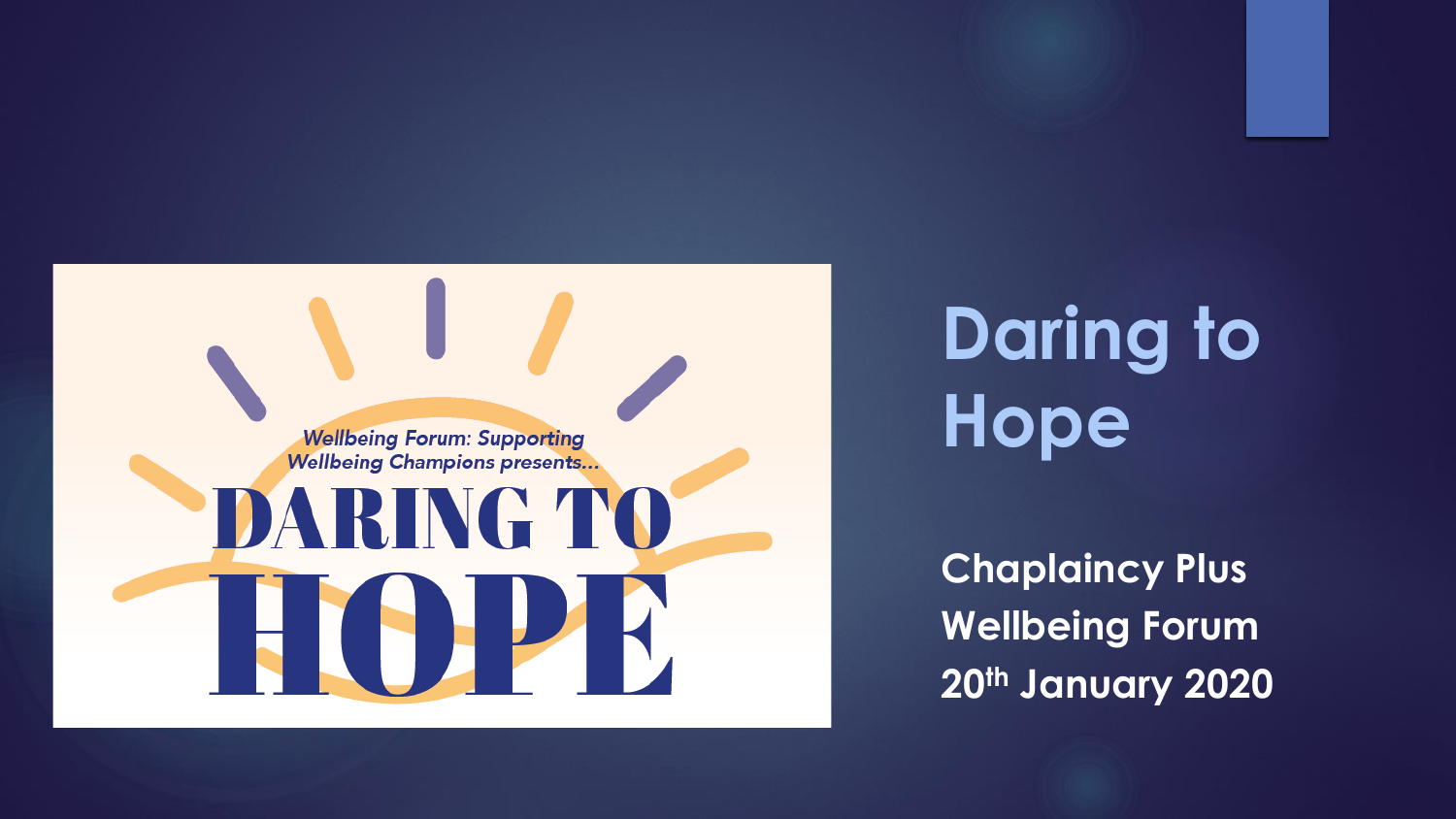## **Welcome and Introductions**

**Steve Bavington, ChaplaincyPlus**

**Sarah Thorpe, ChaplaincyPlus** 

**Sue Noyes, Coach and Mentor and Non Exec Director, Birmingham Women's and Children's NHS Foundation Trust and Chair of Coventry College**

**Carol Wilson , Head of Spiritual Care Birmingham and Solihull Mental Health NHS Foundation Trust**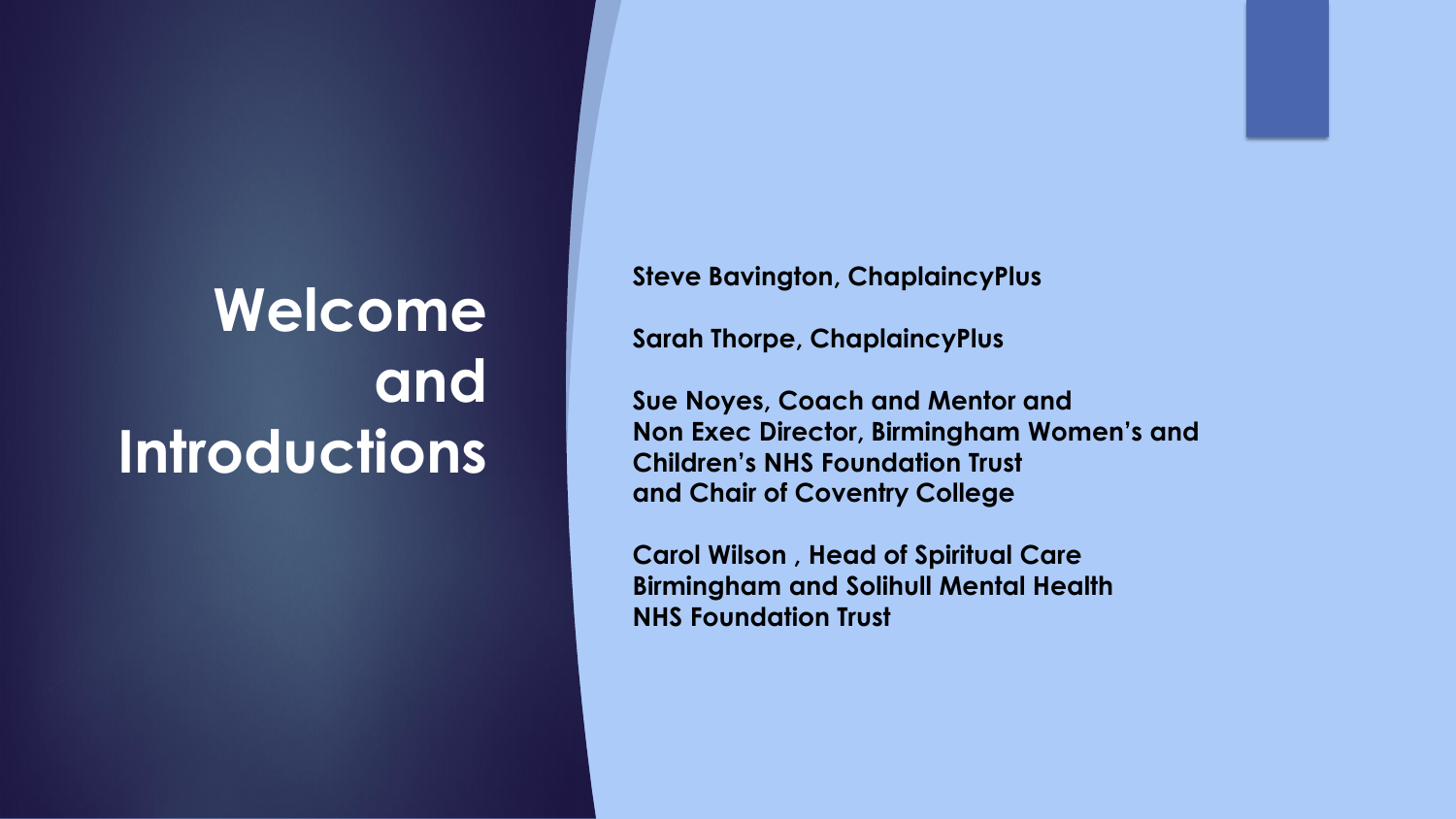## **Our Wellbeing Forum is here for you**

- **A place for you to draw breath, and strength for your role**
- **A place for you to share issues you face in your wellbeing role**
- **EXTE A place for bitesize learning and development**
- **A place for you to share ideas for future Forum sessions**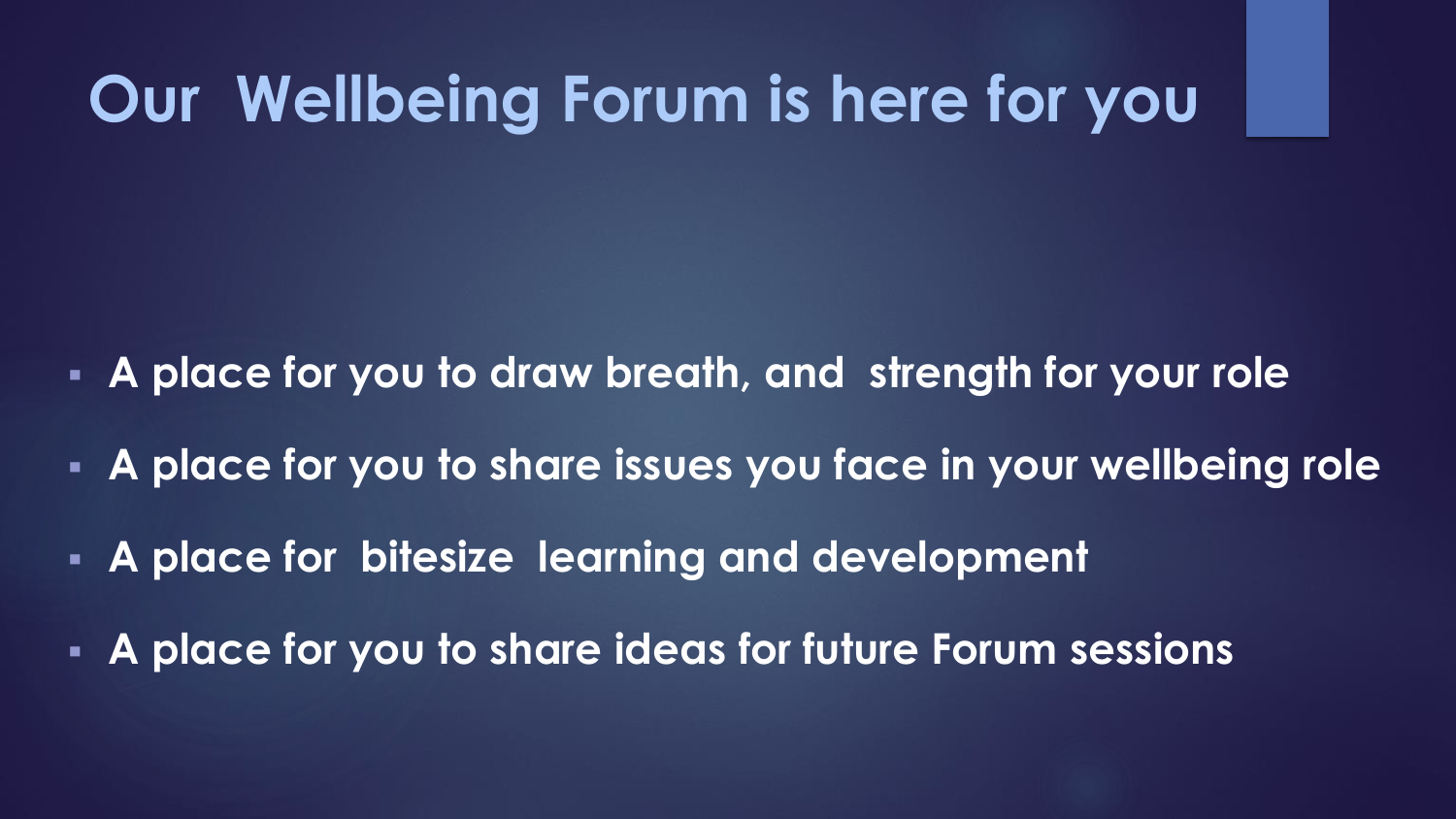## **The contracting commitment between us**

**Look after yourself – please be mindful of your own well-being as we discuss that of others**

**This is about enhancing support, not diagnosing or counselling people with anxiety disorders** 

**If you, or someone you are supporting, are experiencing distress please do seek professional help via a GP or occupational health**

**During our session, all is confidential, and we are respectful to one another.**

**In these sessions, we ask that you keep your video on where possible, mute to exclude background noise, but please do wave or 'raise the Zoom hand' to attract attention.**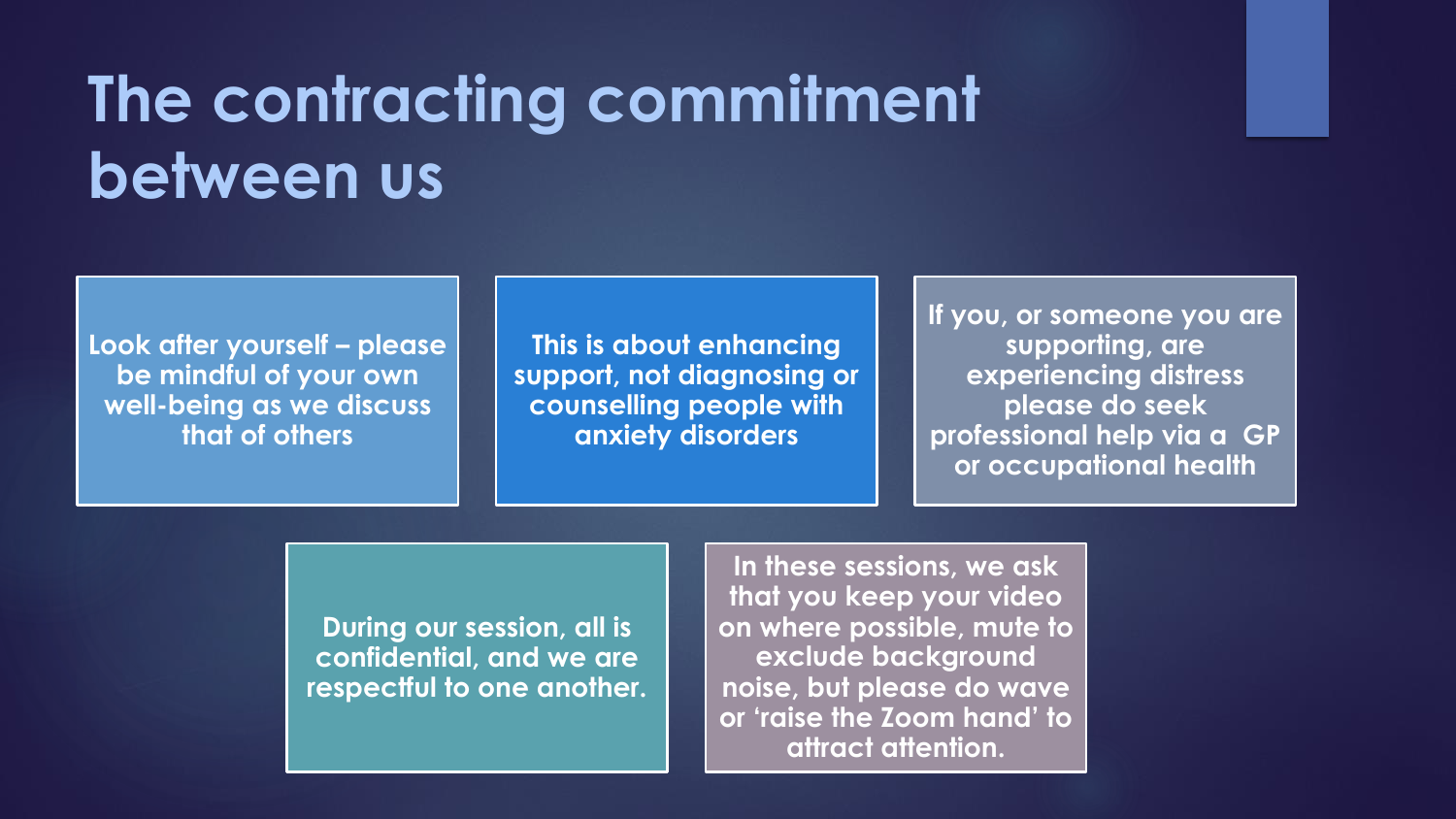### **Our Wellbeing Forum Sessions so far**

*(Further details available on the ChaplaincyPlus website)* 



**Introduction to the Forum and scoping out what we wanted to focus on** 

**(May and June)**



**A focus on anxiety - spotting the signs, and supporting colleagues with push/pull conversations (June)** 



**A focus on living with uncertainty – exploring the theme and working through the 'GROW' model to build autonomy (July)**



**Exploring resilience, and the use of clean language in our conversations (Sept)**



**A focus on adaptability, and consideration of how a growth mindset could help us ( Nov)**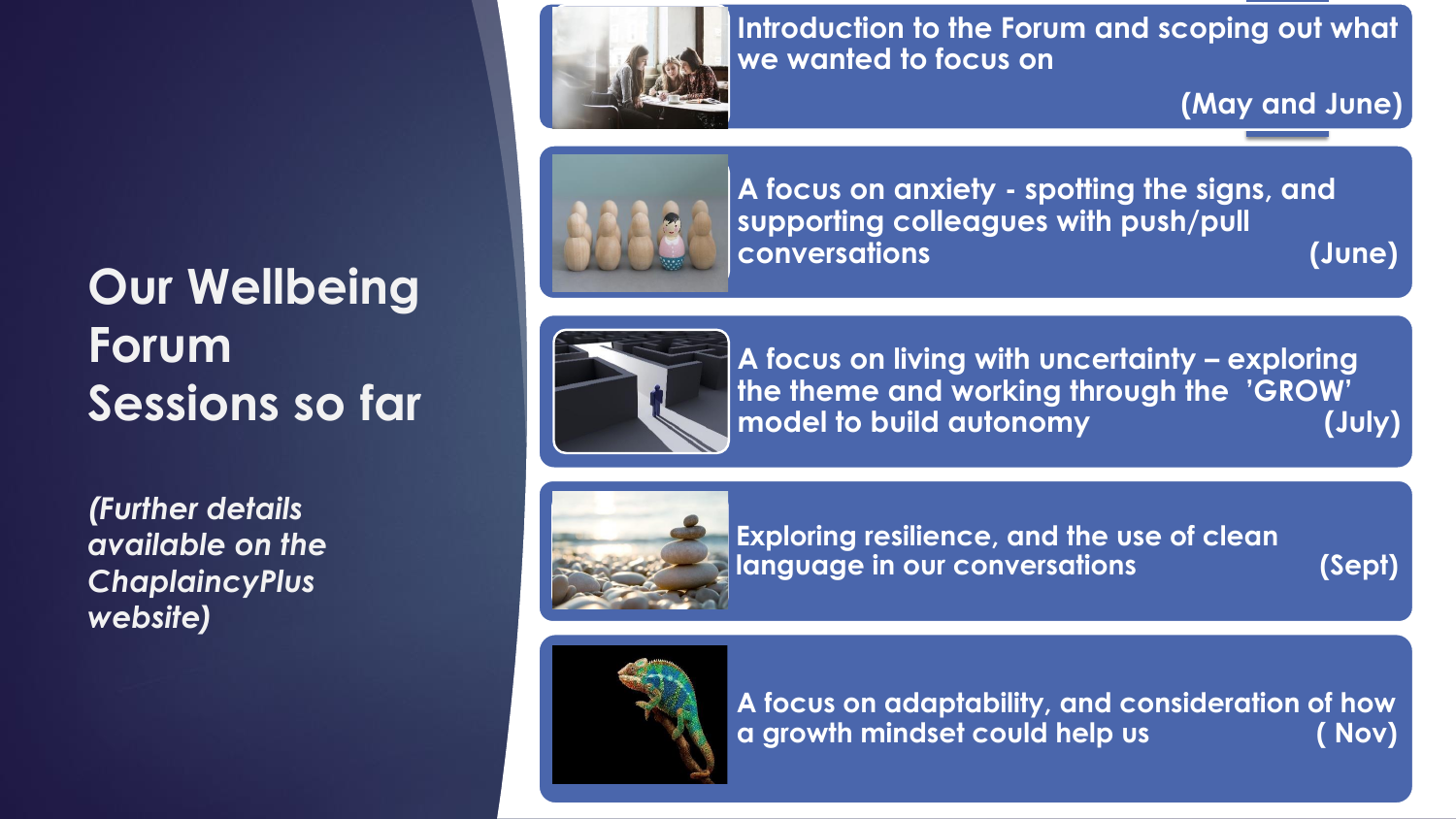### **Let's just check in …**

**… and take a moment to centre yourself and breathe. This is a time for reflection in your busy day.**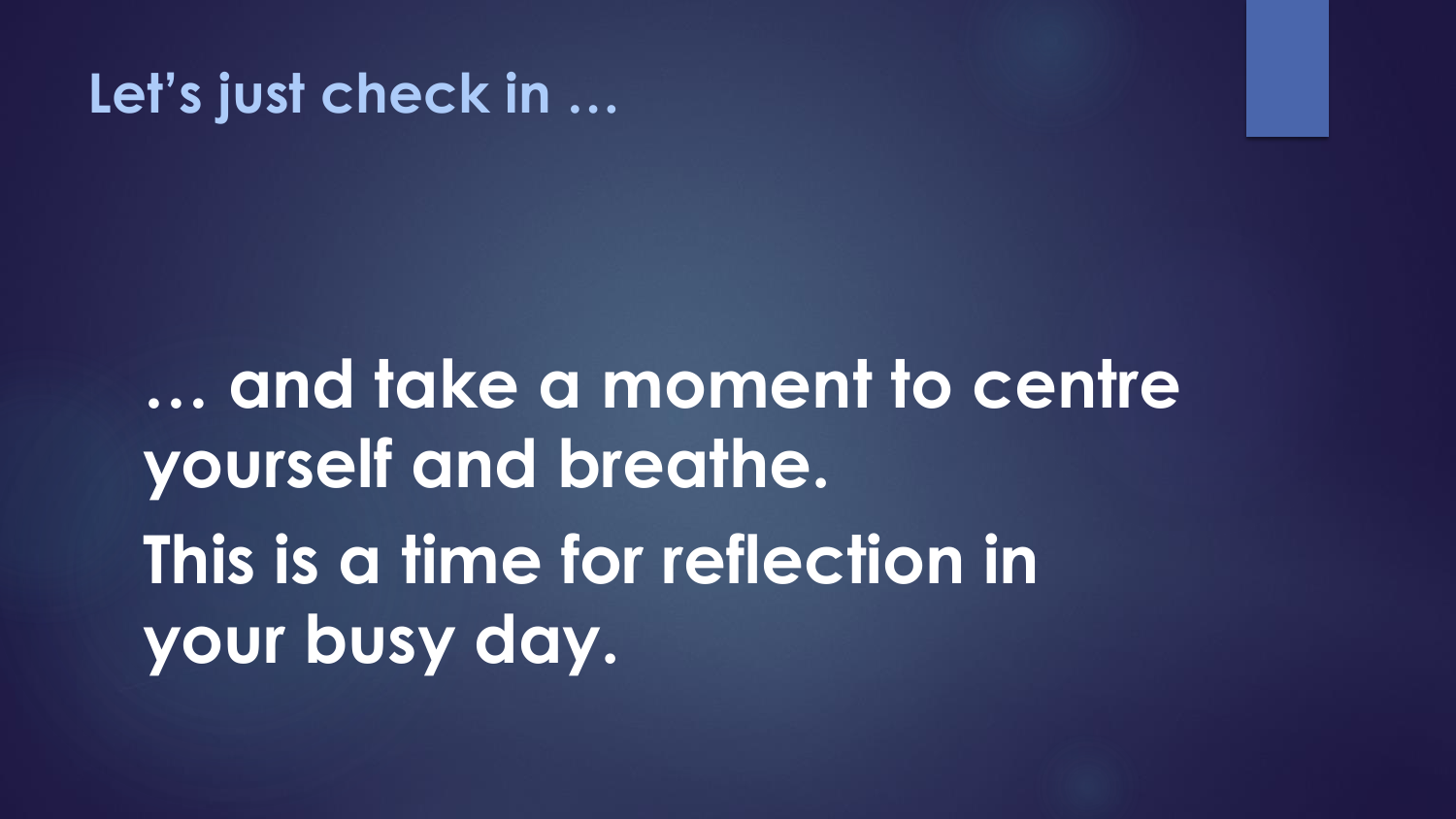# **Daring to Hope**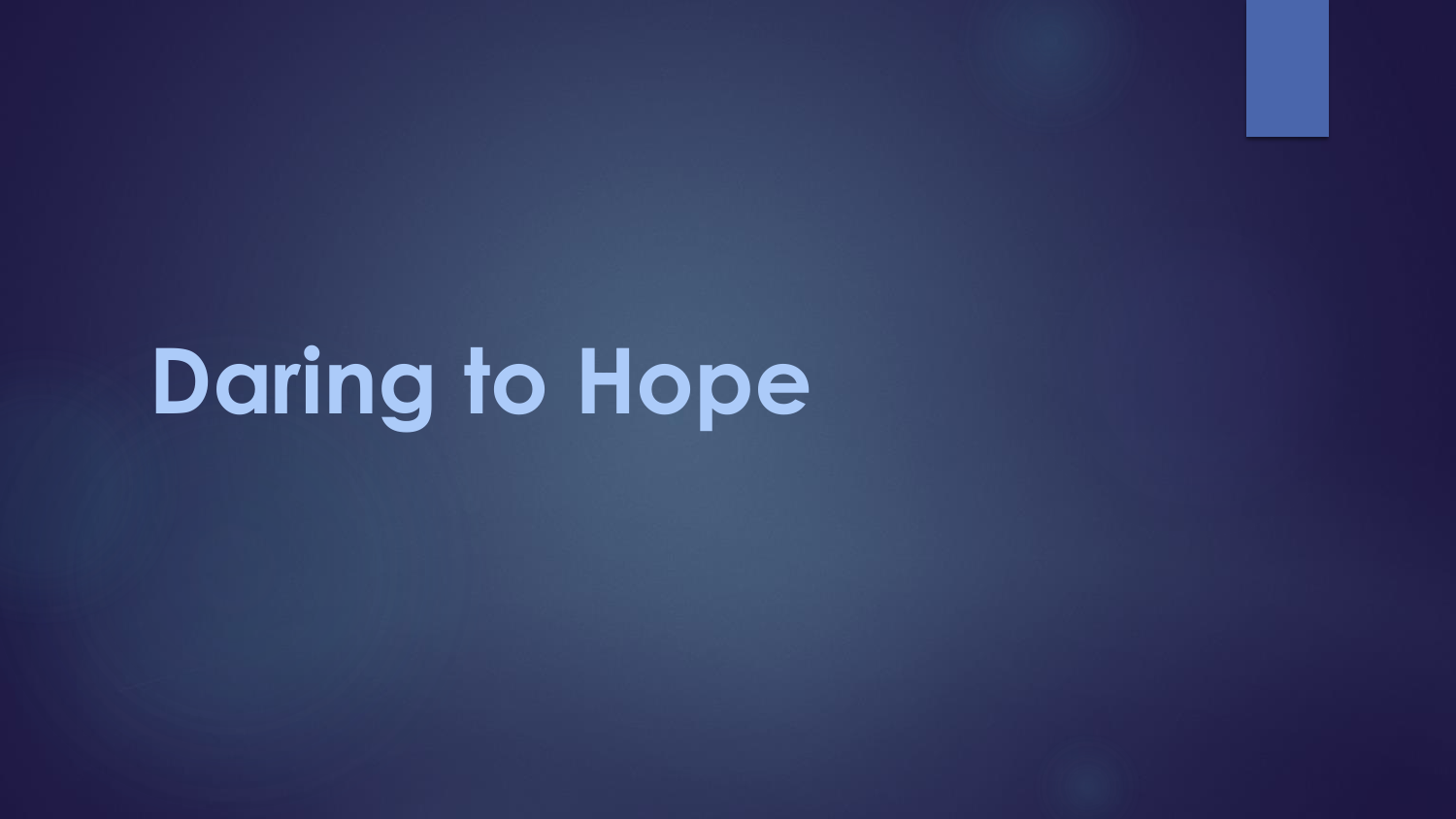## **Plenary Group-Daring to hope again**

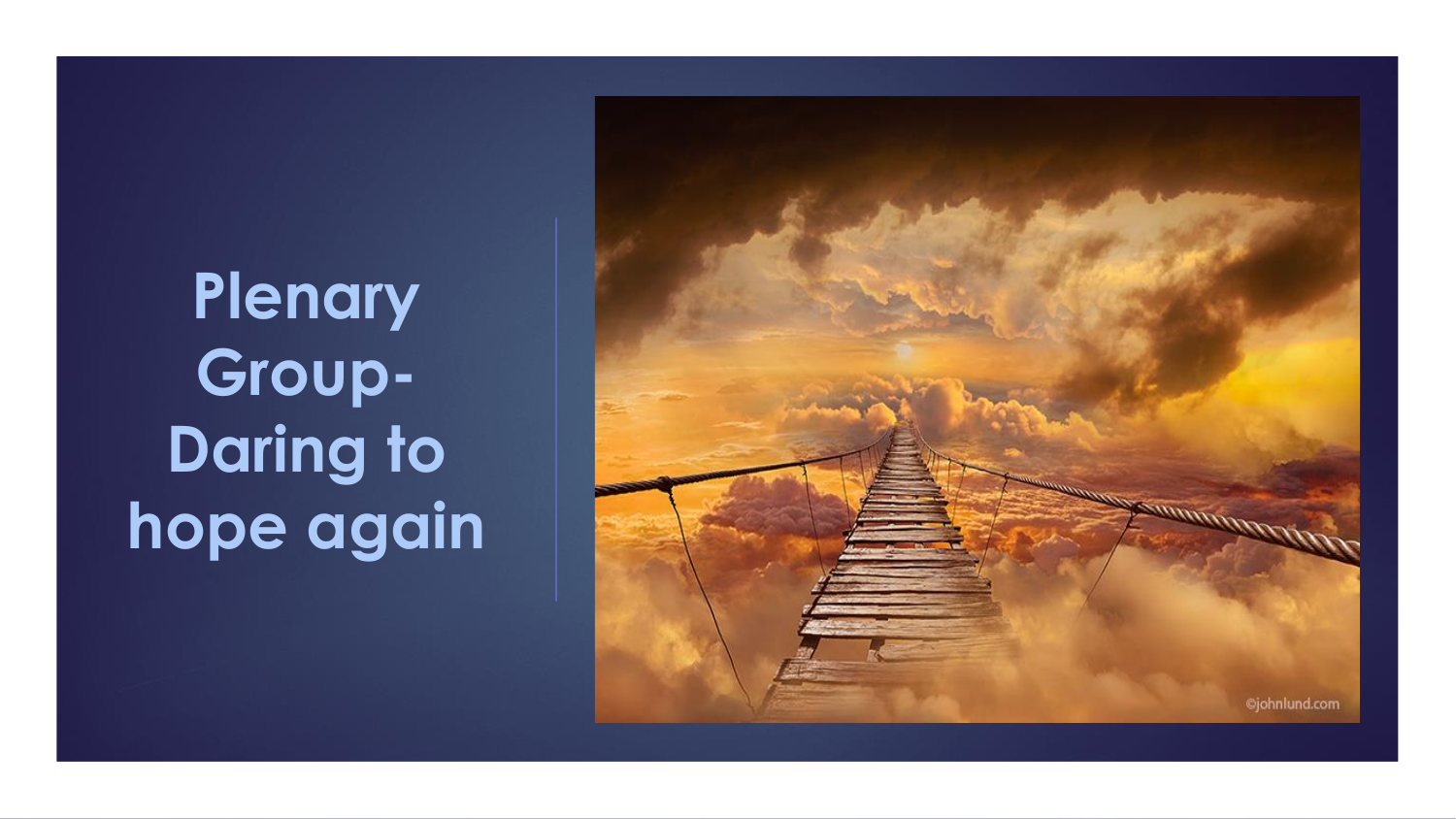### **Plenary Group –Why might we be feeling as we do ?**

- **Abraham Maslow's hierarchy of needs was devised in the 1940s – we are motivated to achieve certain needs and some needs take precedence**
- **Although this pyramid is now well established, he did later suggest that the order of needs may vary according to the individual**
- **Many free articles are available on this model, but the Simply Psychology article by Saul McLeod is a good summary**

#### **MASLOW'S HIERARCHY OF NEEDS**

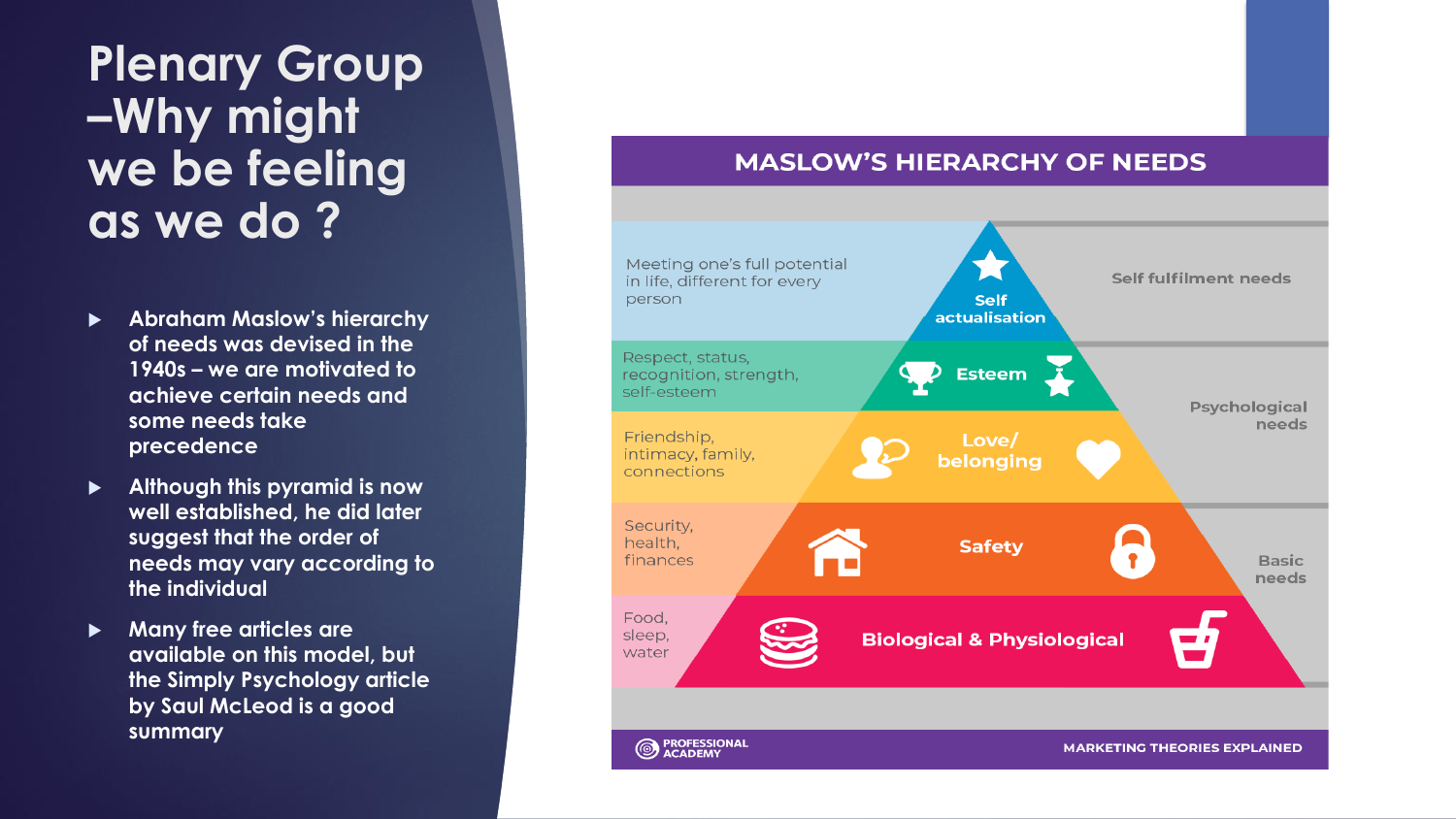**Breakout Discussion Groups** 

**Let's explore how this approach to our needs helps us understand and support others at this time**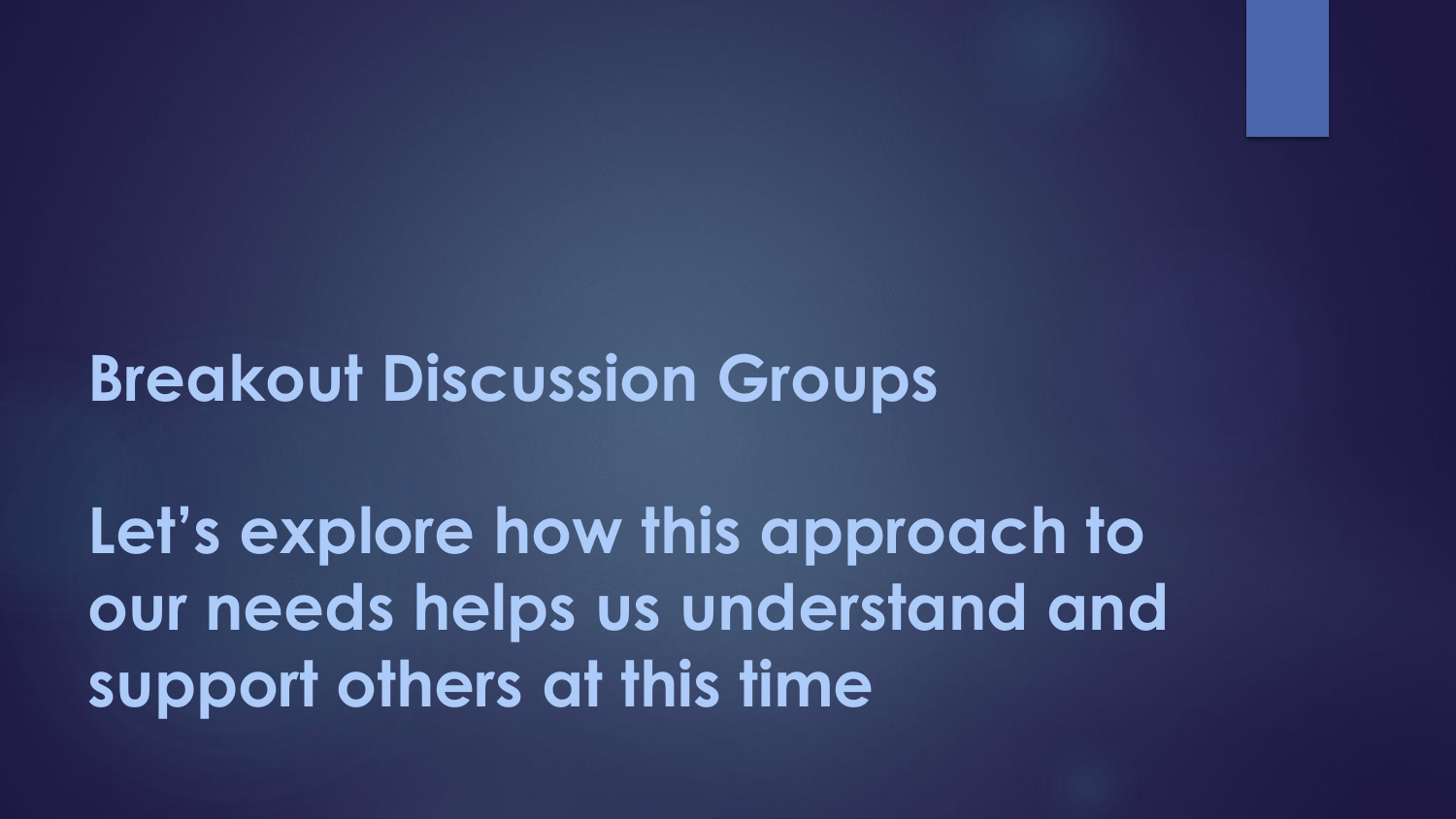## **Summary of our session today**

**We have talked about our capacity to hope again after the last few months** 

**We have re-looked at Maslow's hierarchy, to help understand why we feel as we do right now**

**We have explored in our breakout groups about how this helps us understand ourselves, and to support others right now** 

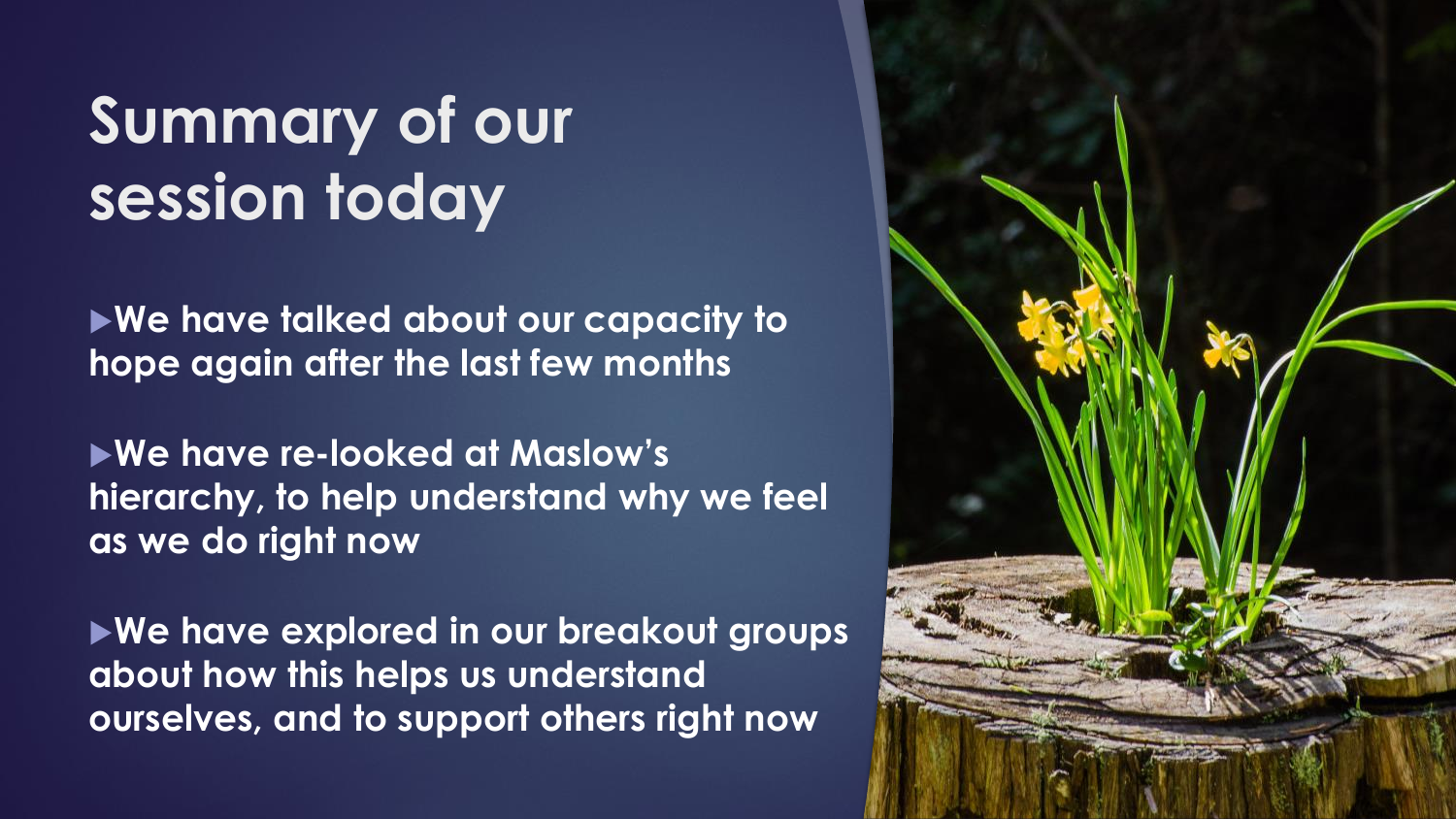l cont see a<br>Way though." Just take that," said

**And finally, our familiar friend has words of wisdom for us …**